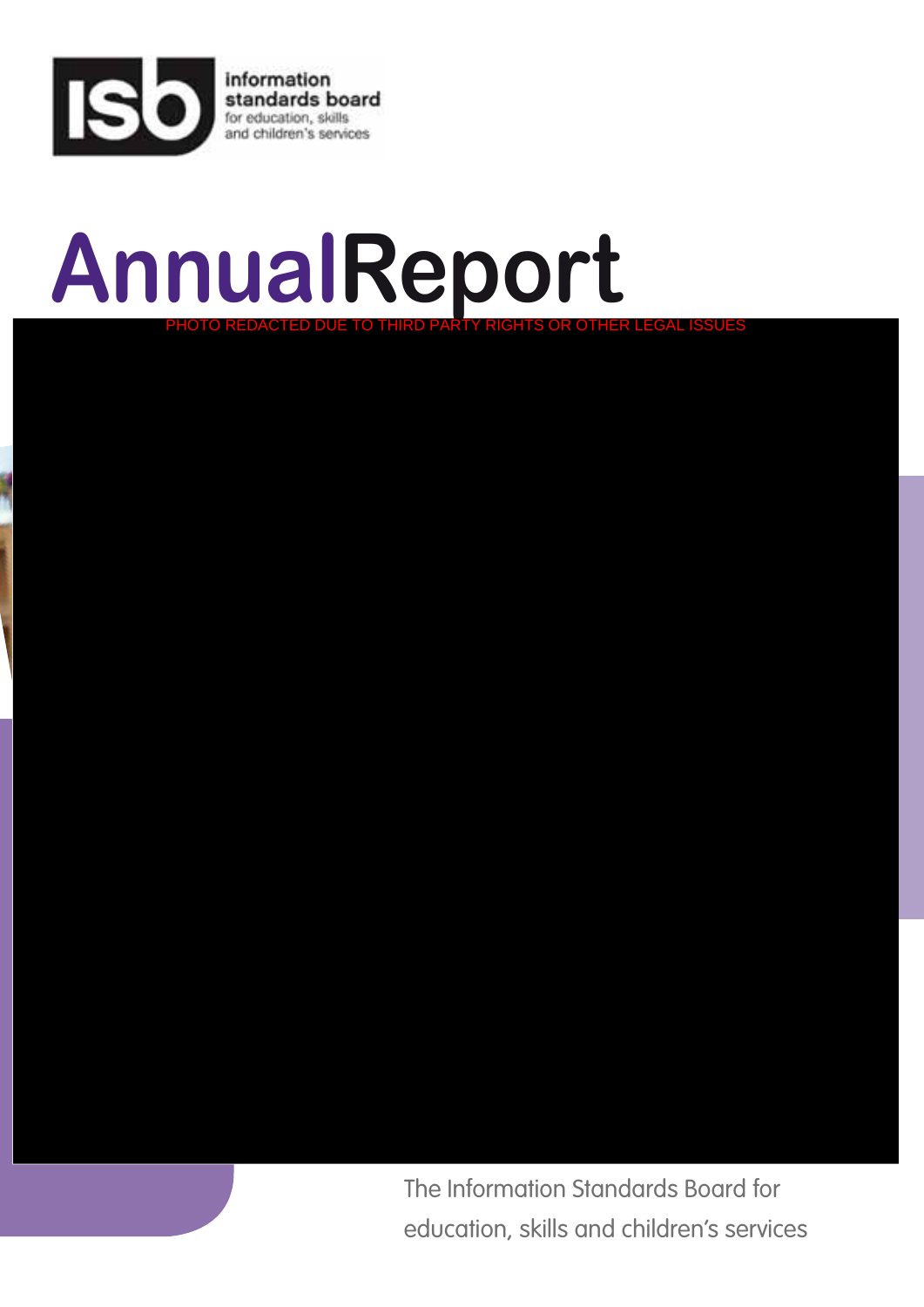# **Contents**

| Increase the ISB's visibility with stakeholders across the system 12                                                                                           |
|----------------------------------------------------------------------------------------------------------------------------------------------------------------|
| Provide authoritive leadership to support the<br>development of standards and their adaptation 13                                                              |
| Improve the ISB's impact by focusing on the<br>standards that will bring the greatest and earliest<br>benefits to education, skills and children's services 13 |
|                                                                                                                                                                |
|                                                                                                                                                                |

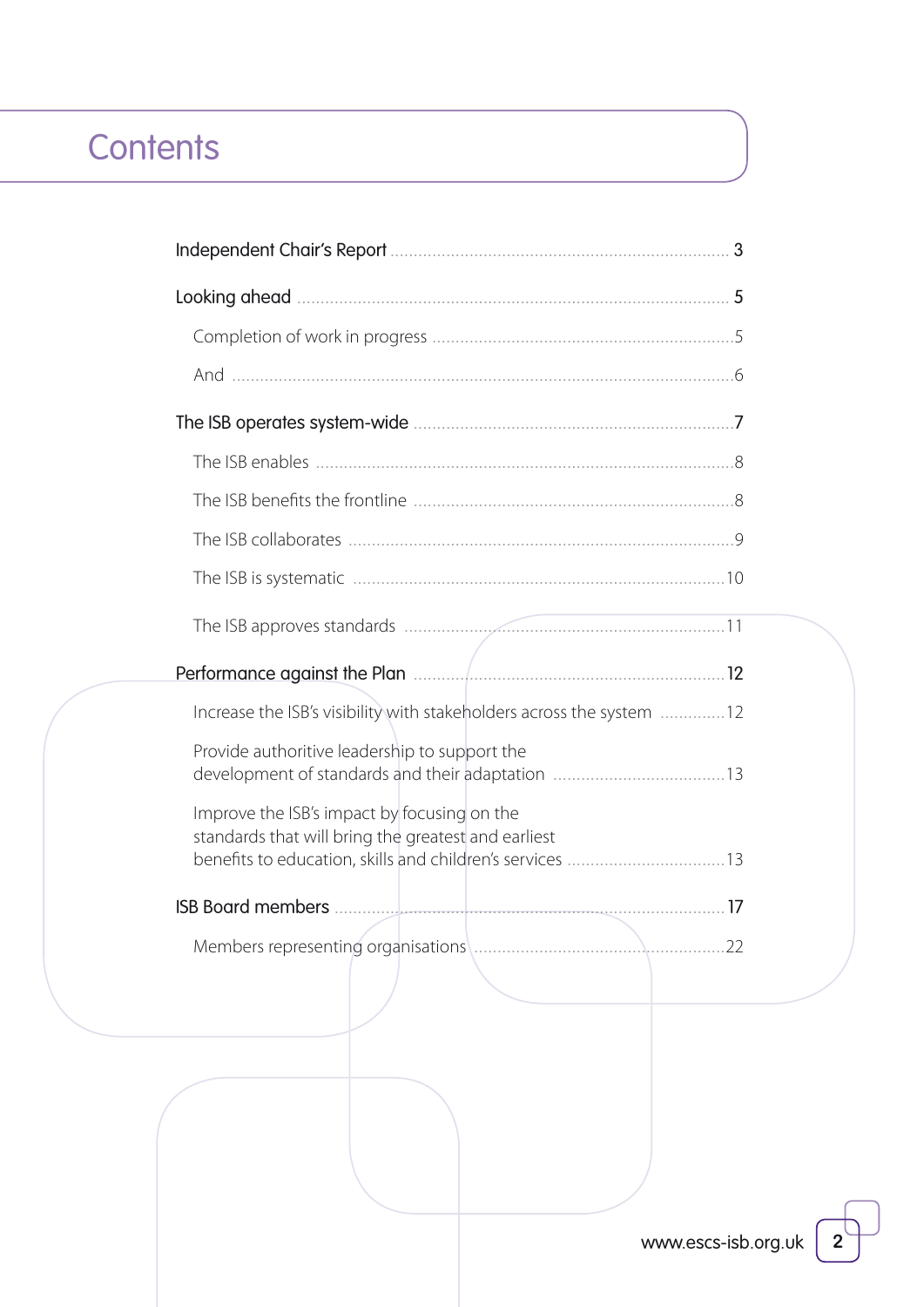# Independent Chair's Report

PHOTO REDACTED DUE TO THIRD PARTY RIGHTS OR OTHER LEGAL ISSUES

**2009-10 has been a busy and productive year for the Information Standards Board (ISB) for education, skills and children's services in England. We have worked closely with colleagues across the many sectors to develop standards that provide greater consistency and coherence across the system.**

This year the ISB has taken a new approach to standards development based on a system-wide data architecture. The data architecture provides a framework for the systematic development of information standards that have the widest usage across the system. Details of the data architecture can be found at **[http://www.escs-isb.org.uk/standardslibrary/](http://data.gov.uk/education-standards/standards) [Business+Data+Architecture.htm](http://data.gov.uk/education-standards/standards)** and an outline of the standard's development process can be found at **[http://www.escs-isb.org.uk/](http://data.gov.uk/education-standards/standards) [standardslibrary/ISB+Standards+Development+Outputs.htm](http://data.gov.uk/education-standards/standards)**

This approach was used successfully in developing standards at pace to meet the business needs of the 14-19 reform programme and the introduction of Diplomas in particular. We learned a great deal from this exercise, especially through feedback from our stakeholders who ensured that this was a strong and thorough process.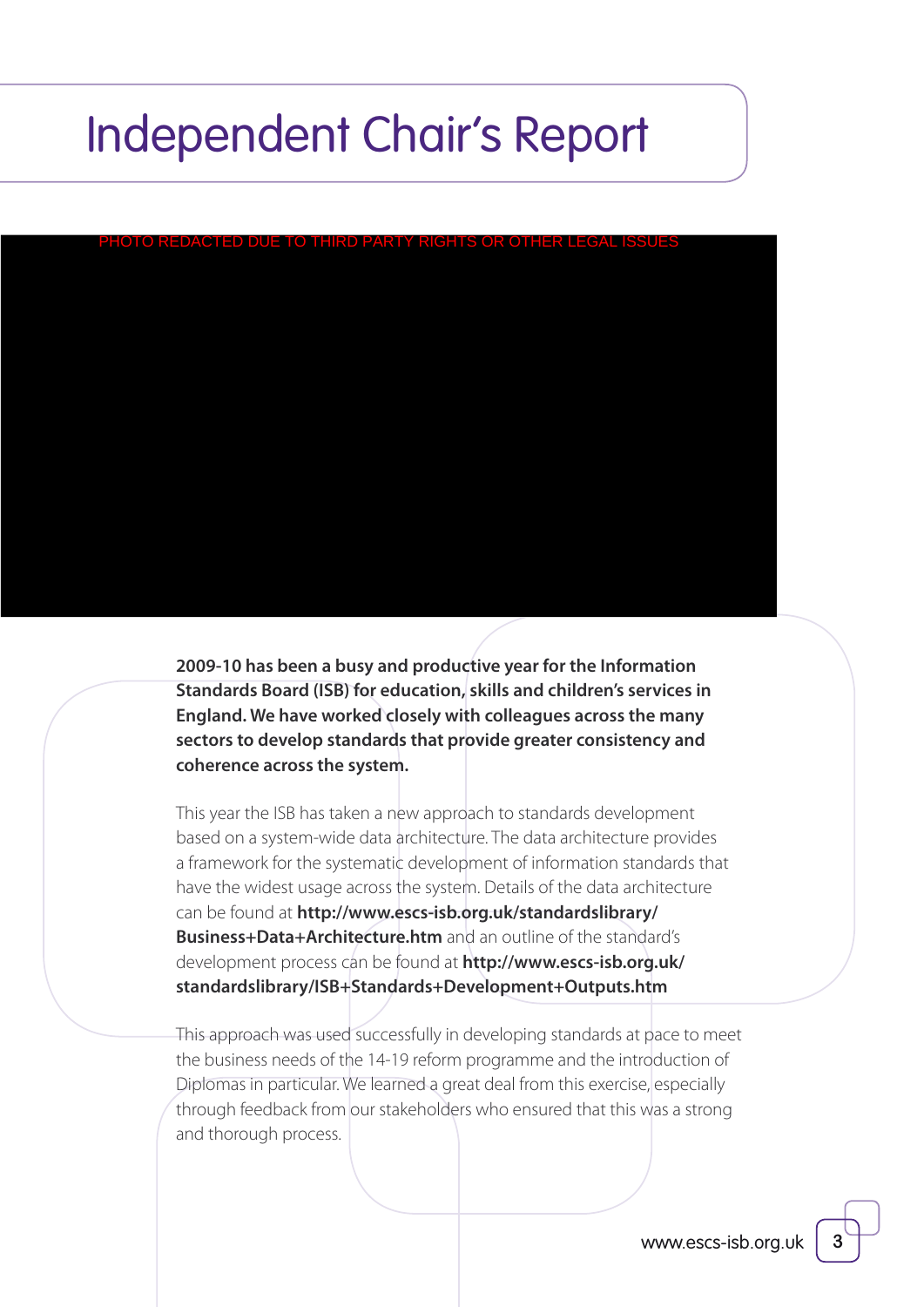# Independent Chair's Report

Unsurprisingly then, close working with our stakeholders remains central to developing standards linked to meeting business needs and priorities. We are grateful to all those who have contributed in so many ways. And we recognise that we must continue to convince those who might still be unsure of the benefits of well targeted and well crafted standards.

The ISB must and will continue to adapt to focus on meeting the needs of the children, families and learners we serve. The context for this is likely to be an intensification of the pressures for transforming public services and cost reduction. The ISB must be ready to respond quickly to the needs of the underlying system once the post-general election landscape is known.

Lastly and importantly, I should like to thank the ISB Board members for their contribution. Between us we have a wide-range of cross-cutting experience and knowledge that collectively has proved very powerful. Those members who have retired during the year can be sure of a lasting legacy. Those who have joined us can be sure that they bring fresh insights and new ideas.

Dovian Bradley

[Dorian Bradley](http://data.gov.uk/education-standards/about-isb)

The data architecture provides a framework for the systematic development of information standards that have the widest usage across the system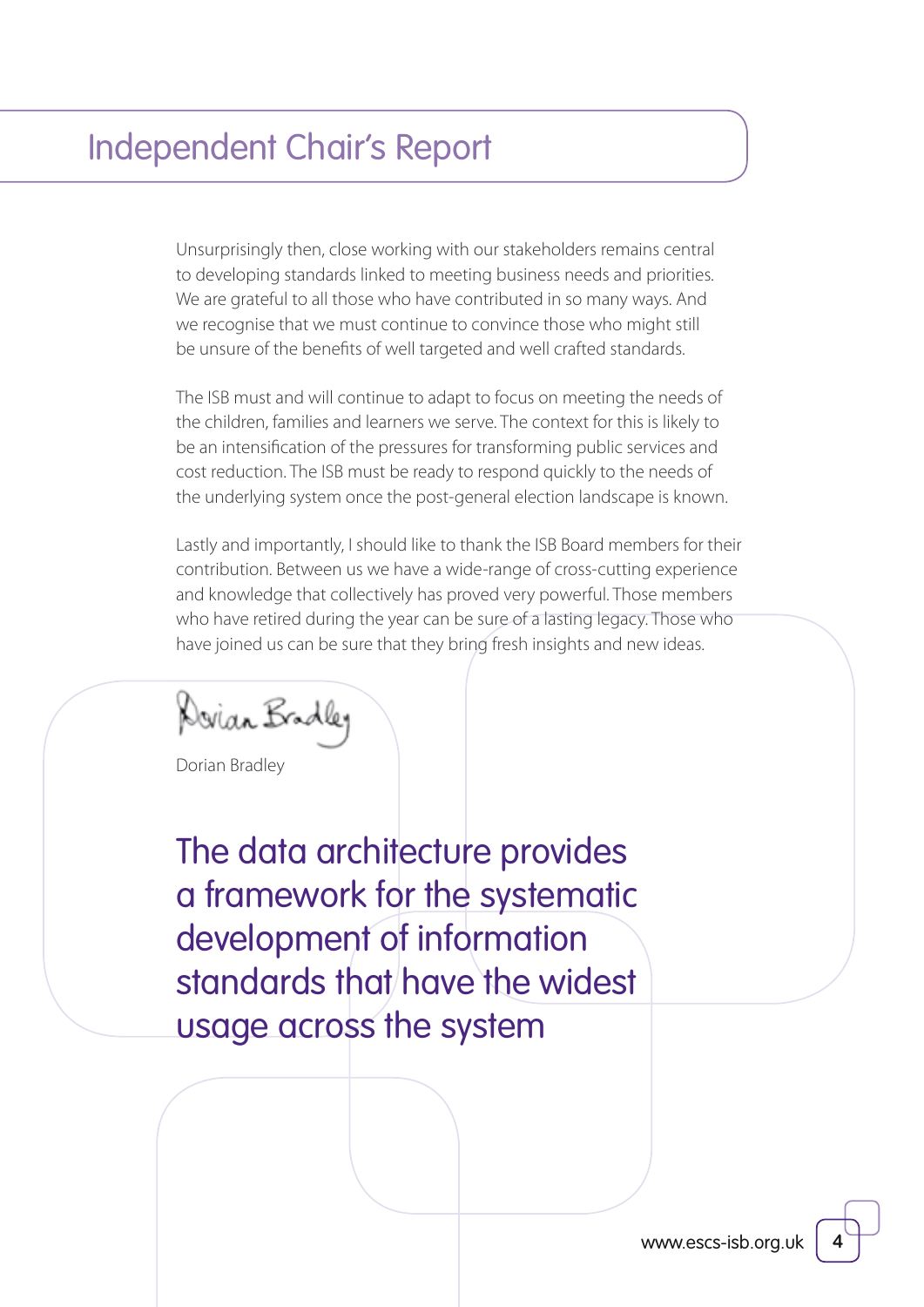# Looking ahead

**We have much to do to with our finite resource. We must therefore focus our time and energy on those things that will make most impact. We must build on what we have already done and ensure that the standards in place are adopted widely. High profile activities in our 2010-11 business plan include:**

### Completion of work in progress

- workforce data standards that meet system-wide needs, with the impetus coming from DCSF data collection needs
- childcare and family services data standards to meet the identified need for parents to access, search, sort, filter and compare information about childcare and family services providers, including childminders
- Learner Record defining data standards to support learner data, including those required to repurpose the ILR (individual learner record) in line with the FE Data Strategy
- Registration, Assessment, Results and Awards Notification data standards approving data standards for exam registration and results notification for awarding bodies

 childcare and family services data standards to meet the identified need for parents to access, search, sort, filter and compare information about childcare and family services providers, including childminders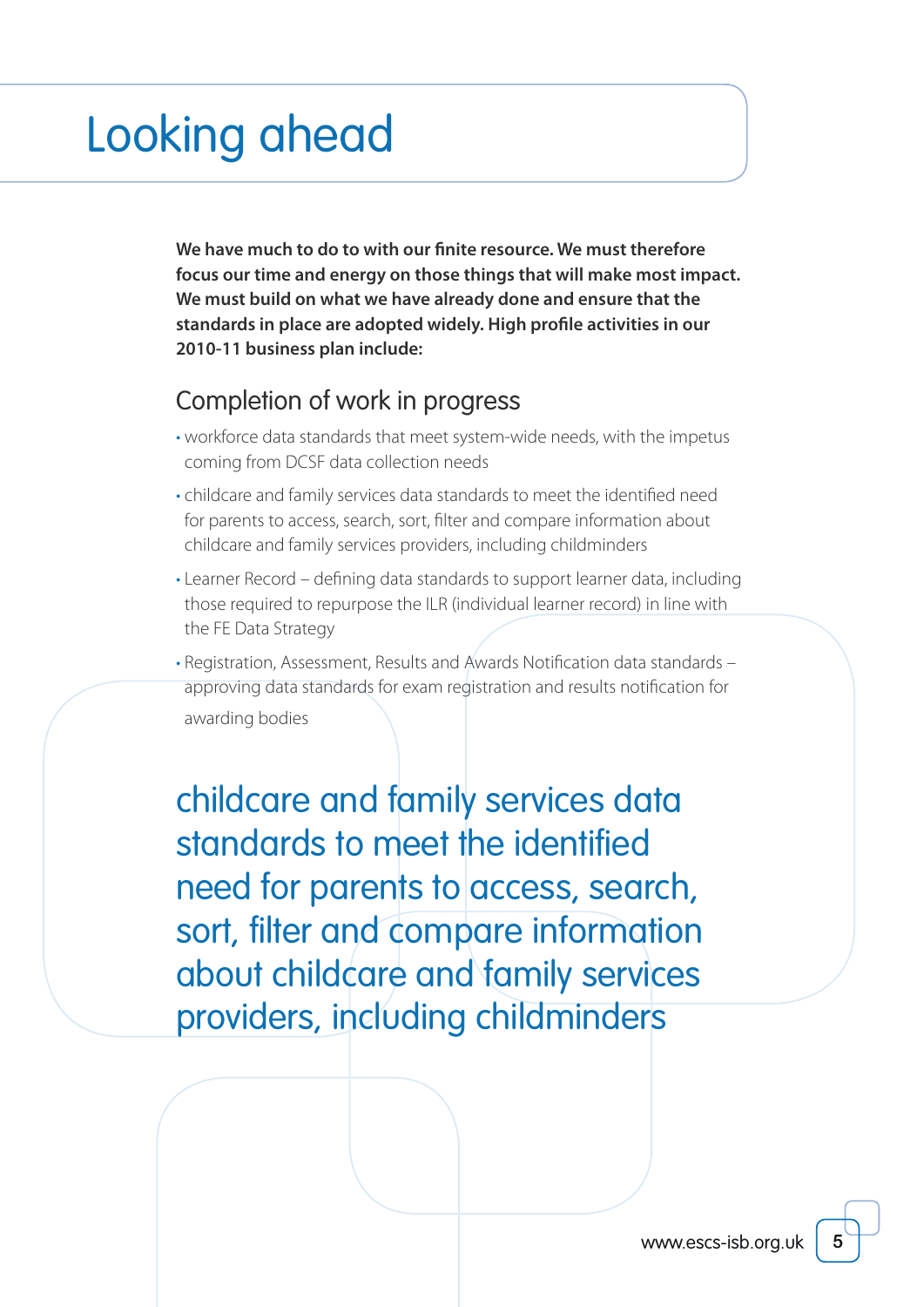# Looking ahead

### And

- promoting and assisting with the adoption of system-wide interoperability
- continuing to work closely with the MIAP Learner Record Service, which, amongst other things, brings together the schools, FE and HE sectors
- creating new data standards to replace existing DCSF standards (CBDS) for data collection
- updating the approved ethnicity codes when Parliament publishes the approved 2011 Census codes
- persisting with the drive to achieve a common address standard
- optimising the adoption of approved standards and especially those supporting the 14-19 reform programme – Application and Enrolment; Timetable and Attendance data
- finalising a data sharing framework to help, support and encourage a more effective and co-ordinated approach to the management and handling of data and information across the system
- collaborating with the four Home Nations and Eire to make the best of all available standards, including wider international standards

THIRD PARTY RIGHTS OR OTHER LEG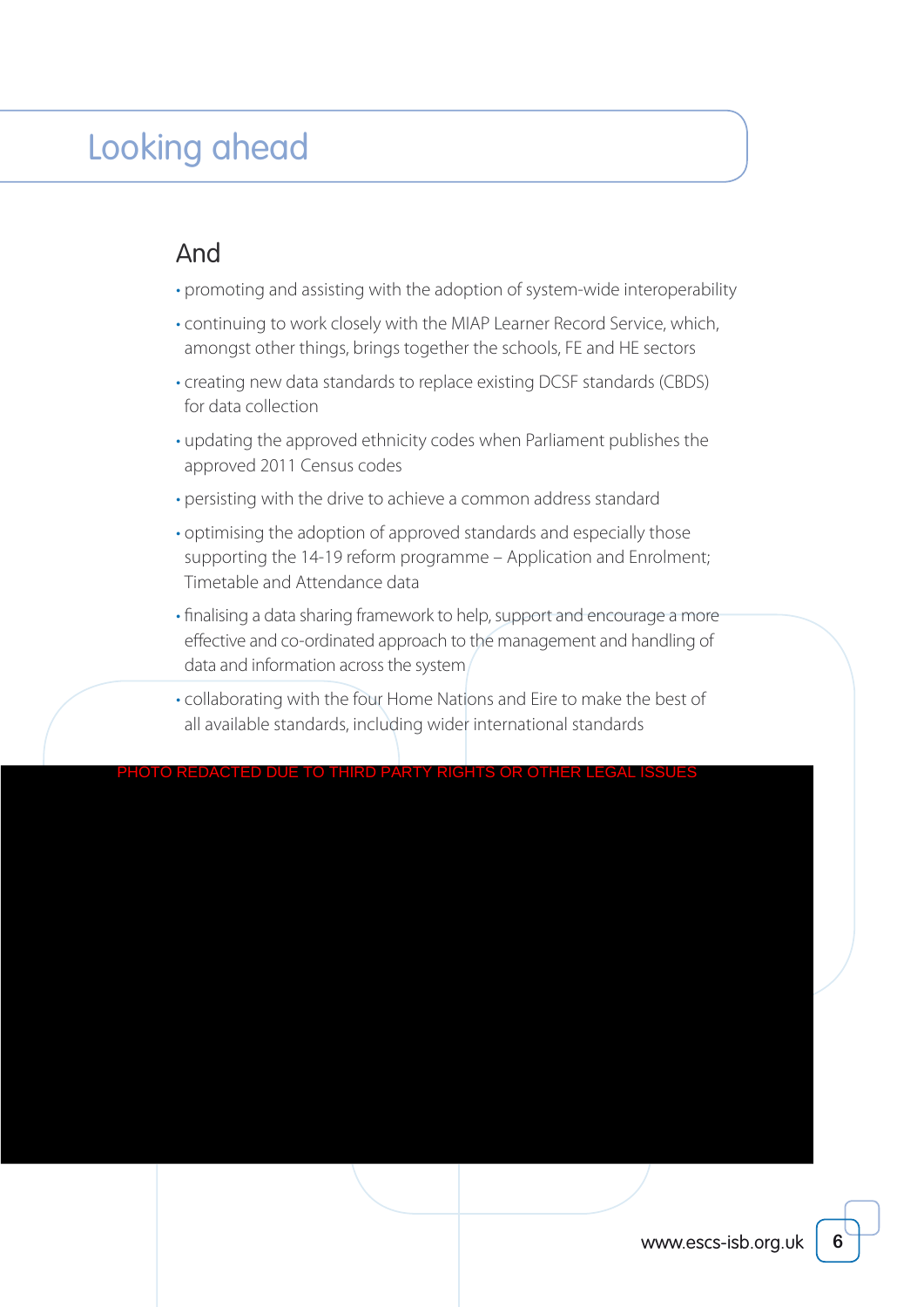# The ISB operates system-wide

PHOTO REDACTED DUE TO THIRD PARTY RIGHTS OR OTHER LEGAL

The ISB is the system-wide<sup>1</sup> authority for <mark>all information and data standards</mark>.

We are a non-statutory body that creates and defines standards across the education, skills and children's services system. Our work covers both DCSF (Department for Children, Schools and Families) and BIS (Department for Business, Innovation and Skills) policy areas – and we have the authority to approve information and data standards on behalf of the system.

Our mission is to create and maintain a sufficient, minimum set of re-usable standards to support the sharing of data to enable the implementation and evaluation of policy outcomes; the delivery of joined up services to citizens and employers, and to achieve system-wide efficiencies and best value for money, as embodied in the Information Strategy for education, skills and children's services.

1 In this context system-wide refers to businesses (agencies and arms length bodies) that fall within the remit of BIS and DCSF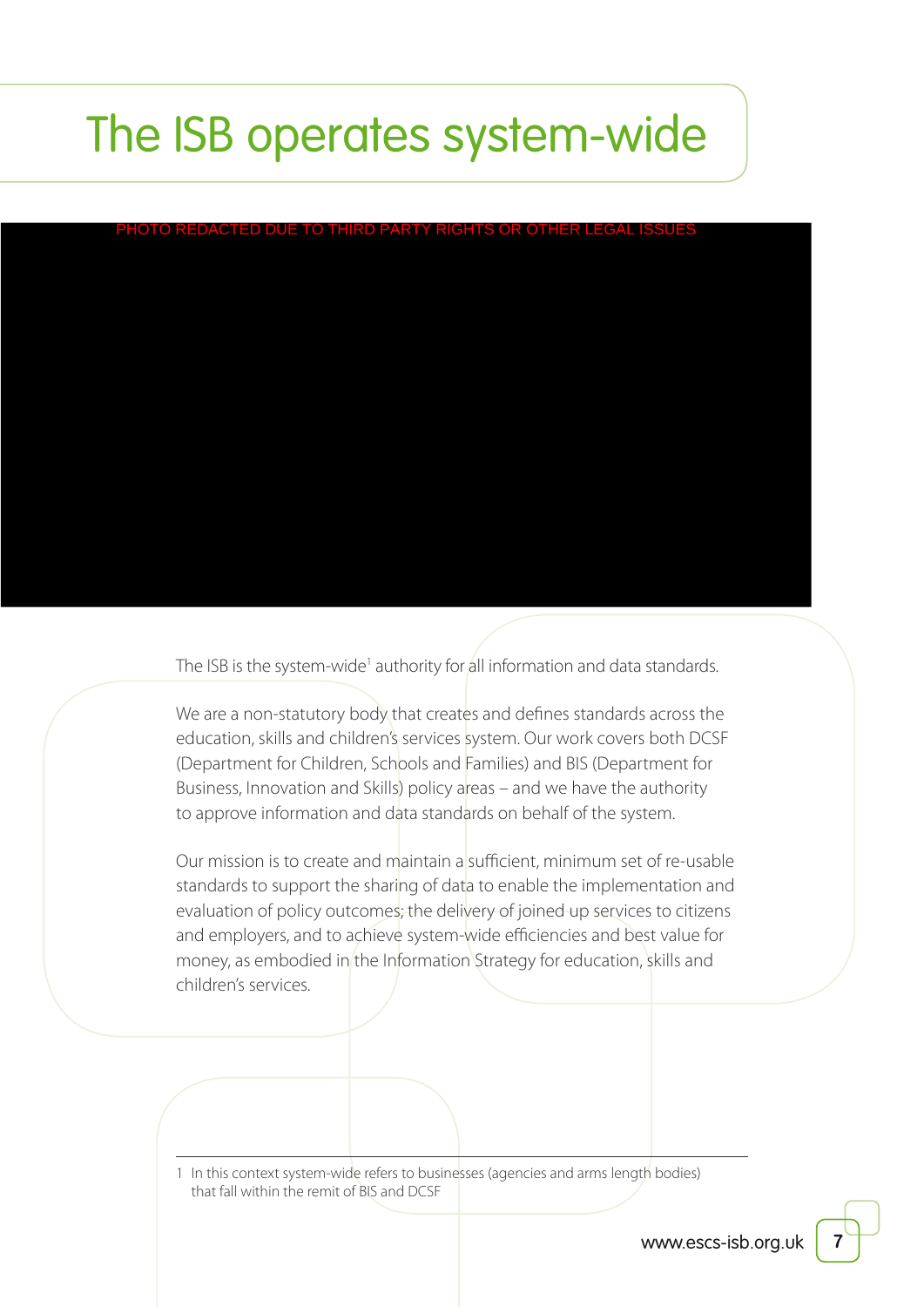### The ISB enables

The ISB works to reduce the spread of competing information standards. Information standards help ensure data is stored in common, consistent formats. This means that, where appropriate, information and data can be understood, used and shared between different users across the system regardless of the technologies in use.

The ISB approach allows developers to re-use standards developed for a specific purpose in other applications. This makes common information standards an essential building block for the system-wide Information Strategy. It supports the public service reform agenda; creating systems that are increasingly joined-up and centred on customers – such as children, parents, learners, employers – rather than on institutions or other organisations.

### The ISB benefits the frontline

In simple terms we contribute to the system operating better, faster and cheaper. For example:

- reduced implementation time and costs of delivering projects and programmes
- reduced operating costs by allowing data to be used many times across different sectors
- child, family and learner outcomes achieved more easily, by making new, innovative, high value online services possible
- potential savings across the system either in the form of cashable savings or cost avoidance – conservatively estimated to be up to £300m a year if a full set of system-wide data standards was available

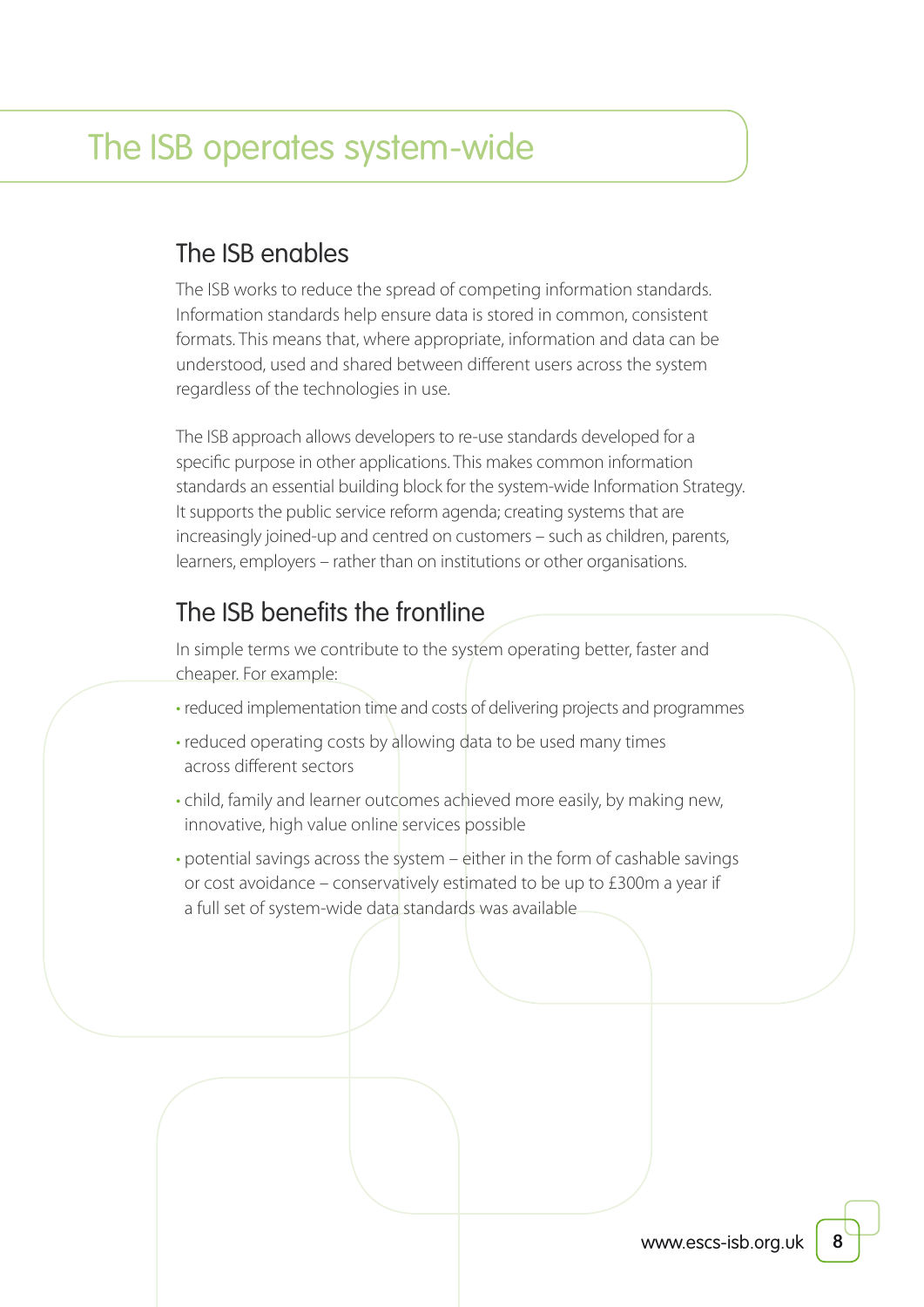### The ISB collaborates

The ISB encourages and supports the businesses by developing standards for the benefit of the entire system. We work closely with business teams across the DCSF, BIS and their partner organisations that require information standards.

Special interest groups and specific working groups help us get the business cases right and to engage with the right stakeholders. We also consult more widely.

Our Technical Support Service and Secretariat work closely with the DCSF Strategy and Architecture Unit and standards developers to get the best product based on the system-wide data architecture.

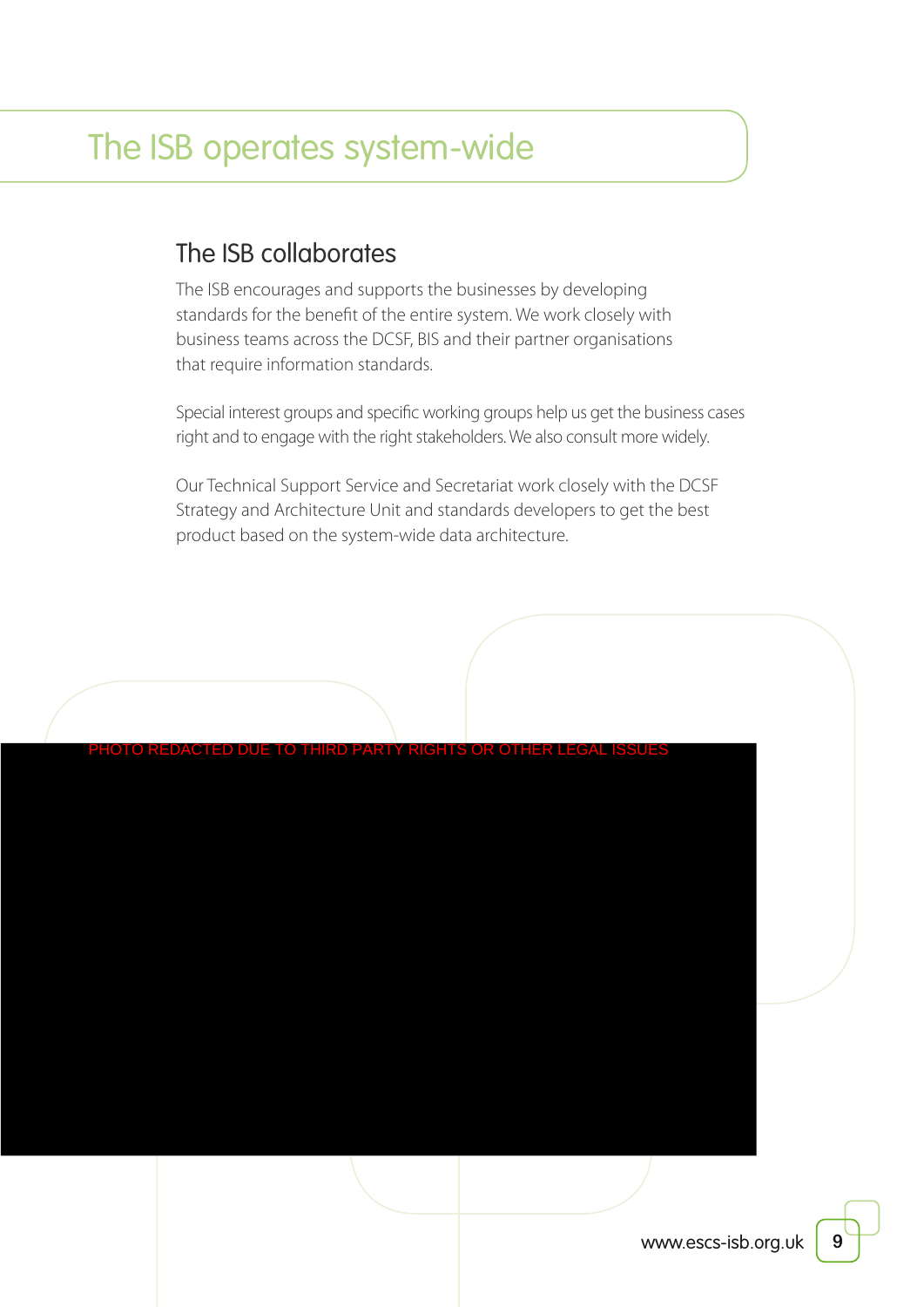### The ISB is systematic

A business data standard is defined in response to a business need captured in a business case. In development, every effort is made to ensure that the business data standard is capable to support all system-wide business needs for the same data. The business case may in fact give rise to a number of business data standards, and the way that the standards are associated to meet the originating business need is shown using an "assembly" document. In many cases existing standards can be reused. Each assembly document may in addition need some guidance regarding data quality issues and implementation issues and these are contained in "side notes".



The related documents are shown in the following diagram:

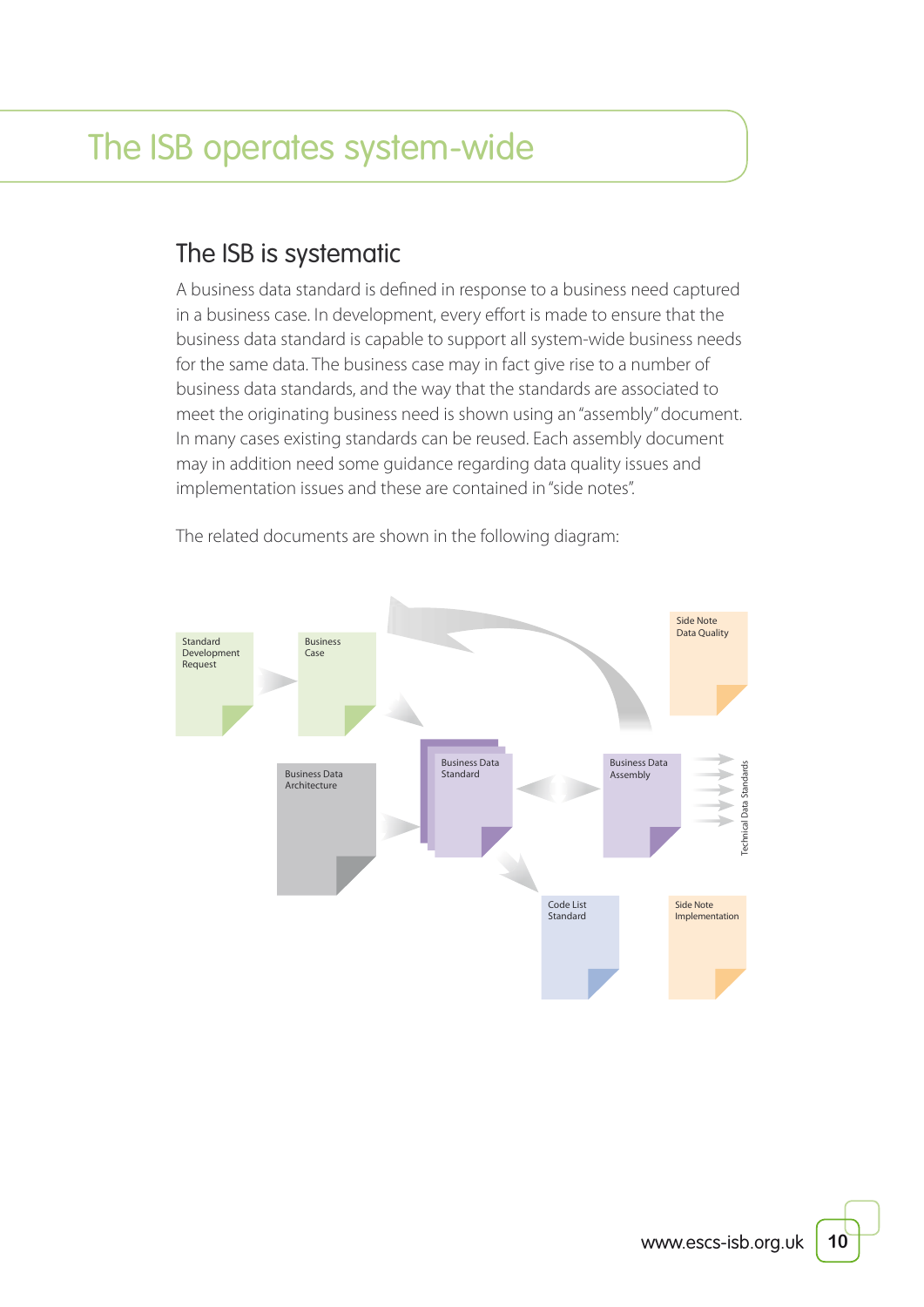# The ISB operates system-wide

### [The ISB approves standards](http://data.gov.uk/education-standards/standards)

**Approved 'Recommended'** – the standard is approved by the ISB, ready for adoption across the system and should be used freely. Some fine tuning may be necessary based on user experience and the standard will be reviewed after an agreed period before the ISB confers the status of 'Adopted'

**Approved 'Adopted'** – the standard is approved by the ISB, ready for unconditional adoption across the system and should be used freely

**'Inherited'** – the ISB recognises that there are many standards that predate current arrangements and are in widespread use. Such standards will, in time, become superseded by a number of business data standards. The importance of such standards is recognised by the ISB through conferring 'Inherited' status

The use of the standards is not mandated by the ISB but may be mandated by departmental policy directorates and others responsible for setting policy. Organisations that choose to conform to the data standards will be assured that they will be able to exchange data easily with any other conformant system.

You can find out more about the ISB on our website at **[http://www.escs-isb.org.uk](http://data.gov.uk/education-standards/)**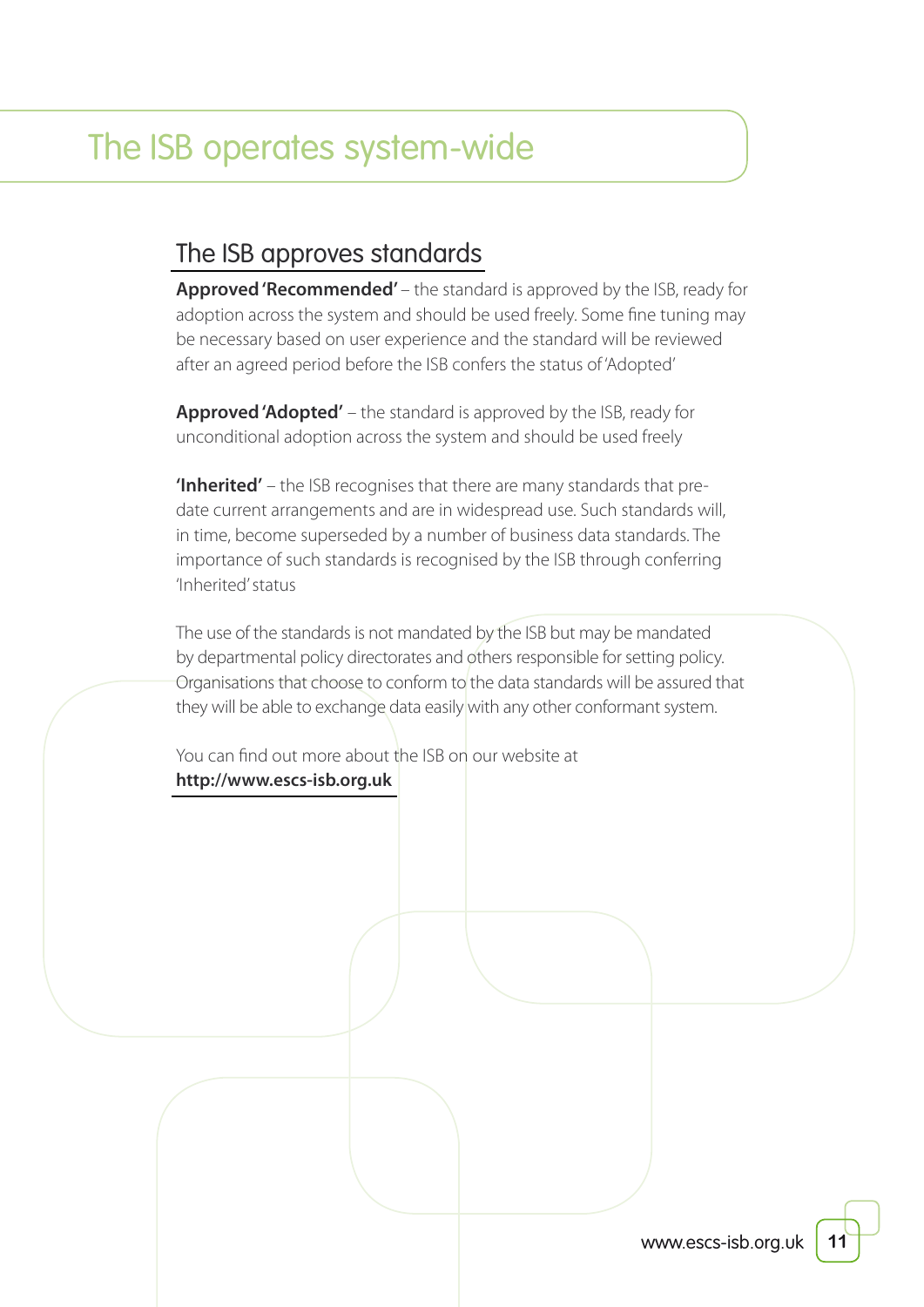#### <u>ED DUE TO THIRD PARTY RIGHTS OR OTH</u>

**We set out three high-level goals in the 2009-10 Business Plan:**

### Increase the ISB's visibility with stakeholders across the system

We have held a number of briefing sessions on the work of the ISB with different stakeholder groups, including the SIF Association, commercial suppliers to both schools and FE Colleges, the awarding bodies, the Association of Colleges, and SALTIS. We have also targeted some key programmes and bodies where standards were required to meet business needs.

We have worked closely with the DCSF Data Services Group to embed the development of new data standards in the Data Services Group's transformation strategy and roadmap.

We now have the collaborative working space to enable the special interest groups, Board members and the devolved UK nations to work together by commenting on and sharing information.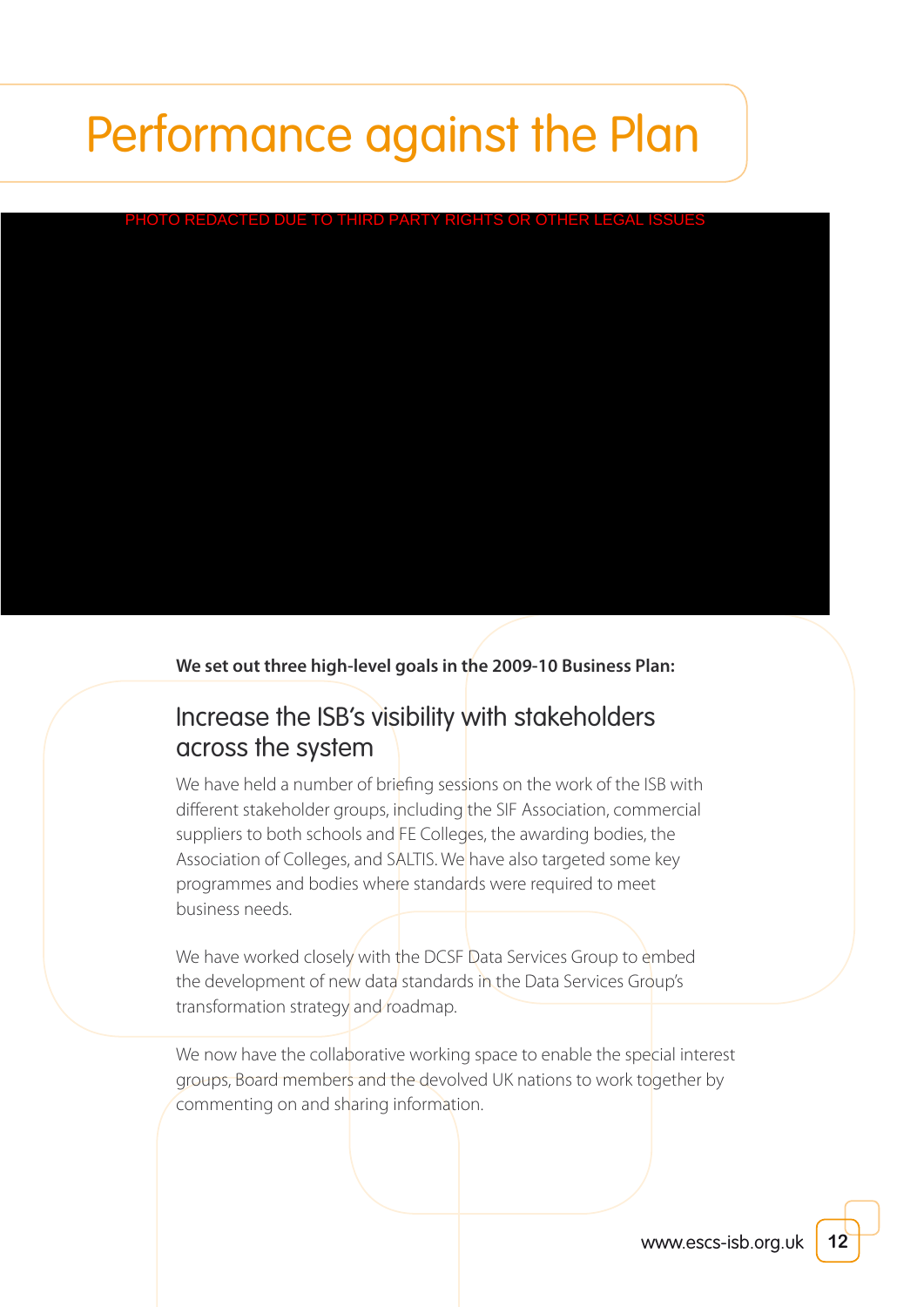### Provide authoritative leadership to support the development of standards and their adoption

We have been working with the businesses to identify and develop the standards needed to meet system-wide requirements. We are currently working with stakeholders to ensure the adoption of the Application and Enrolment; Timetable and Attendance data standards.

### Increase the ISB's impact by focusing on the standards that will bring the greatest and earliest benefits to the Education Skills and Children's Services

Working with stakeholders and the DCSF Strategy and Architecture Unit, our Technical Support Service has given priority to developing those standards that are needed to meet the need for schools and colleges to collaborate effectively in the administration and award of Diplomas, in supporting local development of the 14-19 Prospectus and Common Application Process, workforce data collection, the Child Death Review programme, and programmes that are providing information to parents and carers.

We have worked closely with the DCSF Data Services Group to embed the development of new data standards in the Data Services Group's transformation strategy and roadmap.

We have been working with the businesses to identify and develop the standards needed to meet system-wide requirements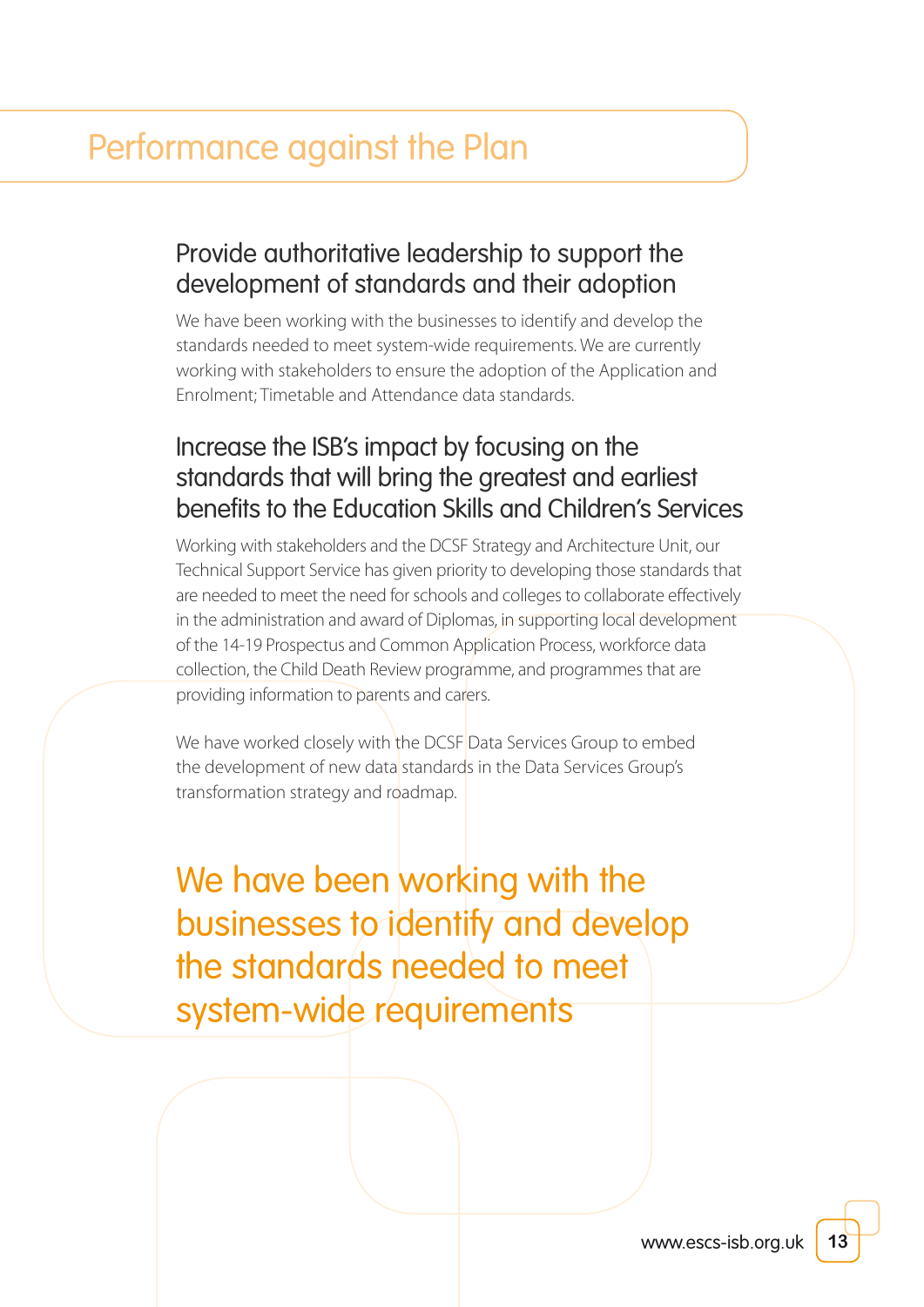#### Some more about specific standards

**May 2009** – Ethnicity Data Standard: a controlled list of ethnicity categories. The expected benefits of this standard include: reduced costs of collecting ethnicity information, improved statistical relevance of data when compared to data sets; better targeting of public resources based on better quality of data; reduced costs of adapting to subsequent changes in standard definitions used by the Office for National Statistics. Approved with the status of `Adopted'.

The standard will benefit all learning providers, local authorities and central government departments that are required to report on or collect data on ethnicity.

The codes will be update when Parliament publishes the approved 2011 Census codes.

**May 2009** – Common Basic Data Set (CBDS): this provides a standard for data use in schools, education authorities, the Department and other software systems for management information. Recognised with the status of `Inherited'.

The standard was approved by the ISB to acknowledge the importance and current use of the standard. But also to alert new projects to the fact that CBDS in its entirety is not seen as the strategic direction of travel for standardisation of all the data items with the standard.

**July 2009** – Common Data Definition (CDD): MIAP CDD version 1 was first released in 2004 and is compliant with e-GIF Government Data Standards Catalogue. CDD facilitates the creation of a Unique Learner Number (ULN) and the development of a Personal Learning Record containing participation and achievement data. Recognised with the status of 'inherited'.

The standard was approved by the ISB to acknowledge the importance and current use of the standard, and to alert new projects to the fact that CDD in its entirety is not seen as the strategic direction of travel for standardisation of all the data items within the standard.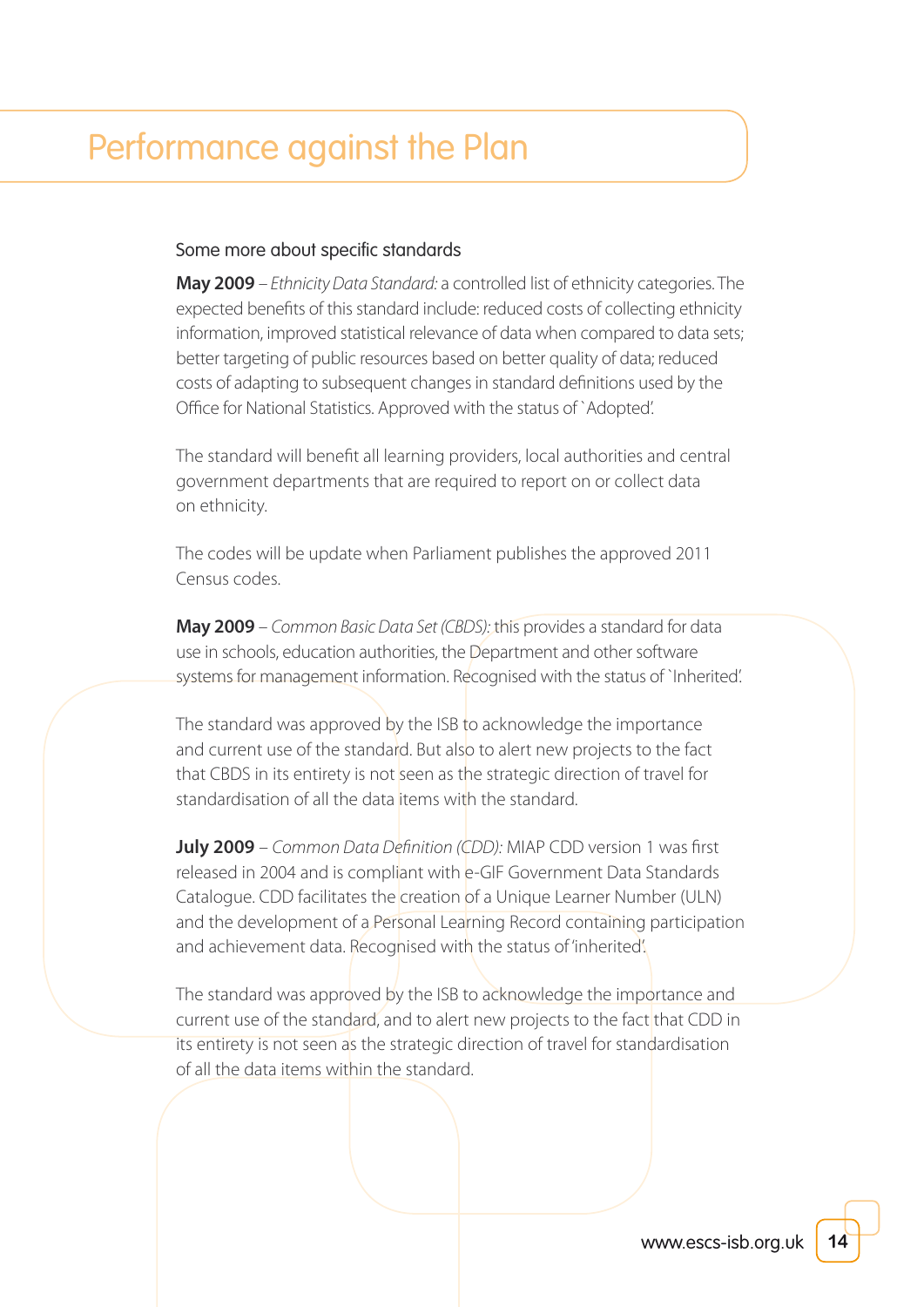**September 2009** – Security Assertion Markup Language (SAML) ESCS Profile is an XML standard for exchanging authentication such as identity provider and authorisation such as service provider data between security domains. Approved as 'Recommended'.

OASIS SAML 2.0 is the existing, standard underlying many web-based single sign-on solutions. But it has many options and as a result there is a high probability that compliant implementations will not interwork. A single education, skills and children's services profile will promote interoperability.

**September 2009** – Learner Identifier: The ISB Technical Support Service is working closely with the DCSF team responsible for developing a common identifier for children and learners as part of a wider strategy to manage identity and personal information efficiently and effectively across the system. As a minimum the ISB is planning to support the direction of travel in this area, which aims to expand the use of the existing Unique Learner Number and the MIAP registration services.

Approved as 'Recommended' as a standard identifier for learners in the 13+ age range.

**September 2009** – Criteria for evaluating controlled vocabularies: the ISB approved the criteria as guidance for ways of working.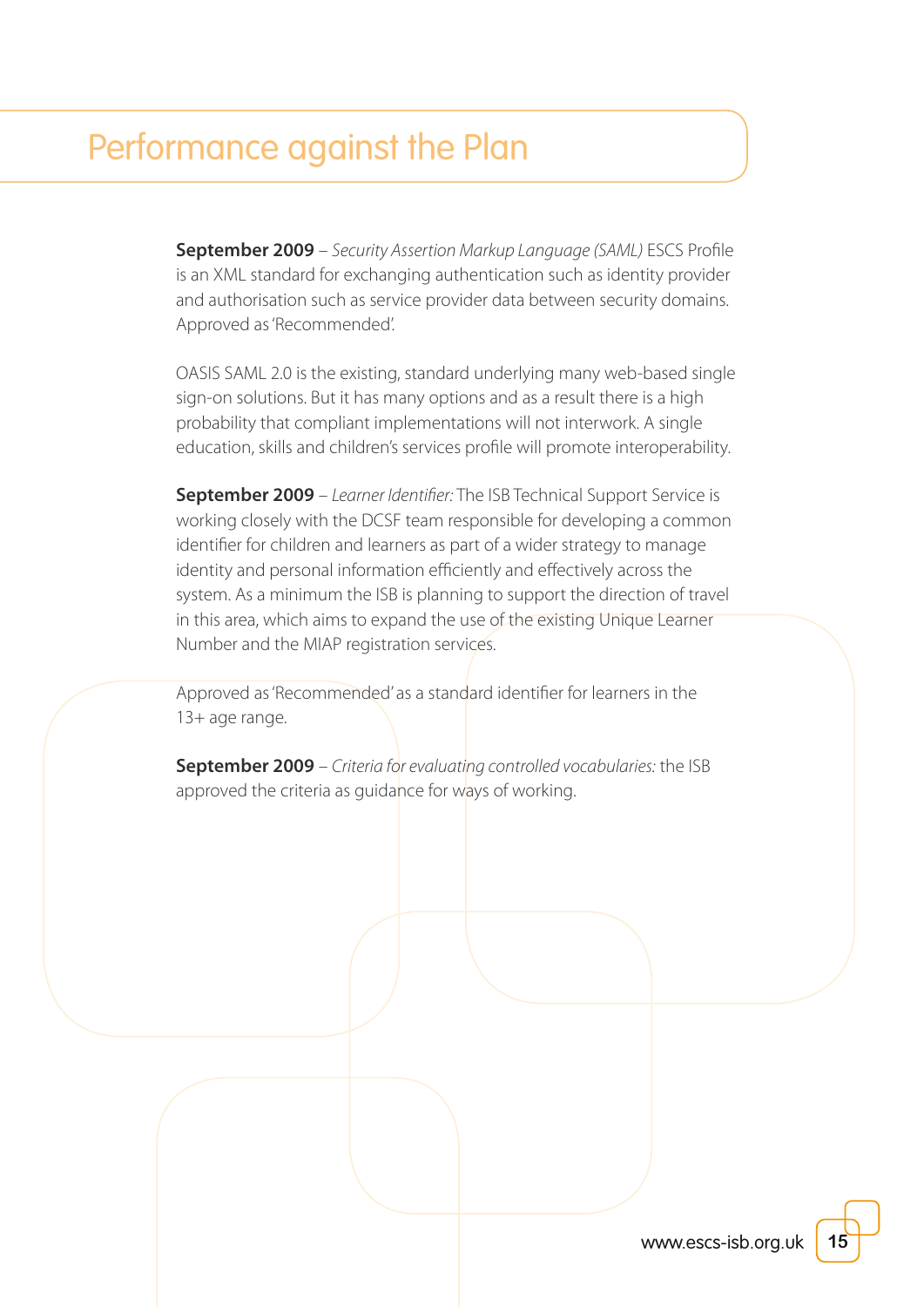**November 2009** – the ISB approved a number of important information standards of wide-ranging importance across the system. The standards include information building blocks for people, organisations, learners, qualifications and more. These are of immediate value in supporting 14-19 reform, including the growing take-up of Diplomas.

- Application and Enrolment the purpose of this work is to develop a set of business data standards, code lists and supporting documentation to support the business processes for application and enrolment. This includes the work being undertaken by the DCSF team developing the Common Application Process
- Attendance the purpose of this work is to develop a set of business data standards, code lists and supporting documentation to support the business processes for attendance
- Timetable the purpose of this work is to develop a set of business data standards, code lists and supporting documentation to support the business processes for timetable.

**November 2009** – The Parent-Know-How (PKH) Directory subject vocabulary has been developed to provide standard lists of terms that can be associated as metadata tags with information content about services relevant to parents and practitioners, which can be uploaded to the PKH Directory aggregator. The primary purposes of the PKH Directory is to improve the reach and quality of parenting information and support services, and to enable practitioners to access the right information when needed. These support and facilitate the overall objective of implementing the "information duty" required of local authorities in Section 12 of the Childcare Act (2006). It can be viewed at: **[http://www.esd.org.uk/standards/ispp/](http://standards.esd.org.uk/?uri=http%3A%2F%2Fid.esd.org.uk%2FFID%2F)**

The PKH Directory vocabulary represents a standard set of classifications, which can be used across local authorities in England and registered national organisations and services to tag and identify information content about services. The Board also approved the Parent Know How Vocabulary as `Adopted'.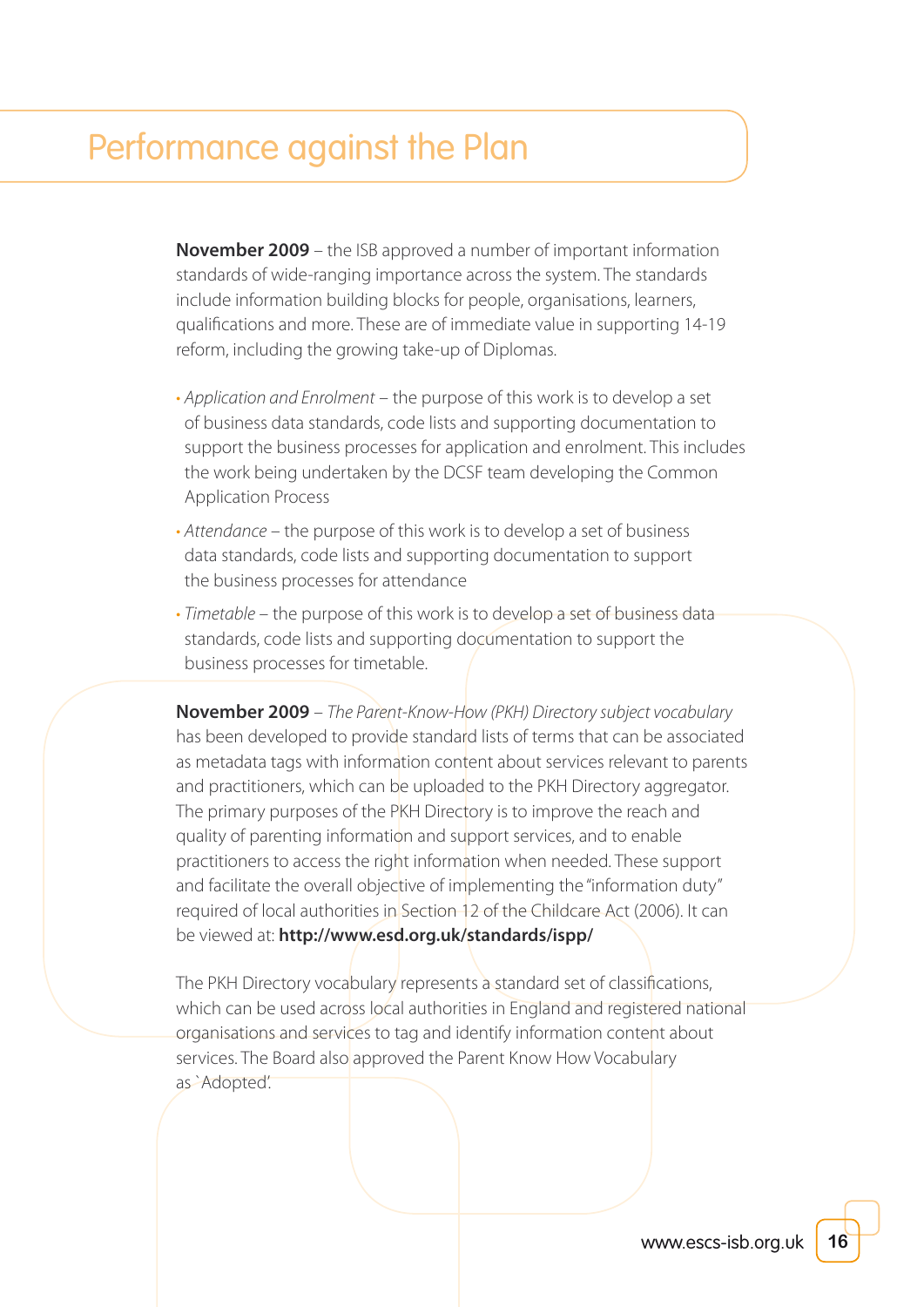We welcome three new members to the Board: Alison Allden, Chief Executive of the Higher Education Statistics Agency; John Perks the new Head of the information authority; and Di Smith, Director of Children's Services in Brighton & Hove, all of whom bring considerable knowledge and experience to the ISB.

We would like to show our appreciation for the valuable contributions made to the work of the ISB by Professor Robin Sibson, previously Chief Executive at HESA now retired, and Richard Stiff, previously Director of Children's Services at North Lincolnshire Council and Chair of the ADCS Information Systems and Technology Policy Committee now moved into a new role.

#### PHOTO REDACTED DUE TO THIRD PARTY RIGHTS OR OTHER LEGAL ISSUES

## [Dorian Bradley](http://data.gov.uk/education-standards/about-isb)

Independent Chair

Dorian Bradley is the first independent chairman of the Information Standards Board and has had his appointment extended by Ministers for a further two years to 2011.

"As a former teacher, HM inspector and Ofsted's first Children' Director, I have first hand knowledge of many of the issues that the ISB was set up to resolve.

When appointed in 2007, my initial aim was to make the Board's work understandable and persuasive, so that businesses in the system could take full advantage of the information standards we approved. In this way, we would realise our ambition of better quality outcomes for children and learners, through better quality information at less cost.

Now that the Board is fully established, I want it to work more closely with the other UK countries and Eire to maximise the benefits."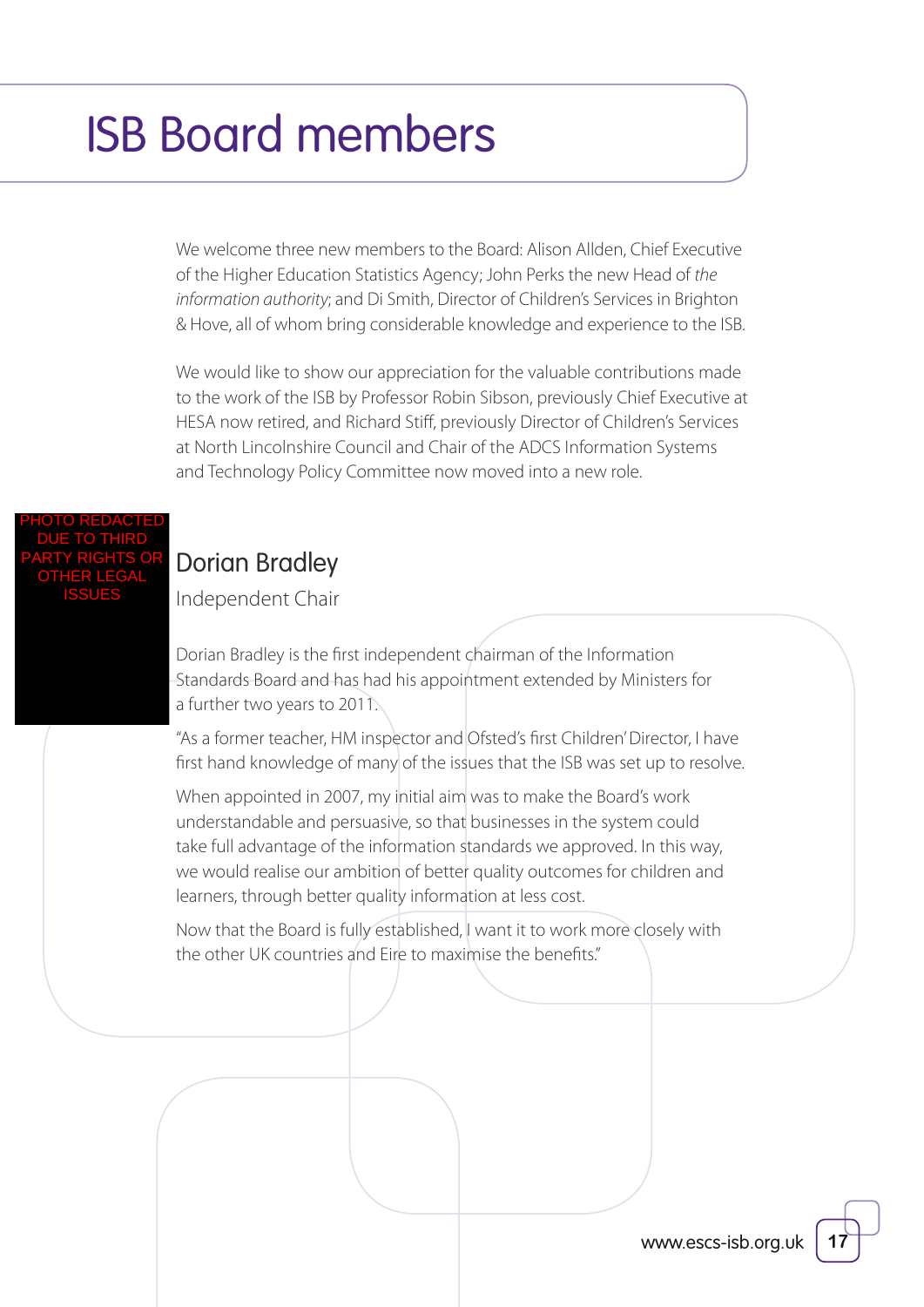#### PHOTO REDACTED DUE TO THIRD PARTY RIGHTS OR OTHER LEGAL ISSUES

### [Alison Allden](http://data.gov.uk/education-standards/about-isb)

Board Member

Alison Allden is Chief Executive of the Higher Education Statistics Agency, which collects data from all of the higher education institutions in the UK and makes information and intelligence on the provision of higher education available to interested parties.

"I have been involved in the collection and provision of information through much of my career in higher education (as a University Director of IS and senior executive) and appreciate the importance of identifying standards that allow for information sharing and the collection of meaningful administrative and management information. The need for good quality information that both supports individual learners and the planning and provision of education is vital for the whole sector and I am glad that I am able to contribute to this through the Information Standards Board."

### [John Perks](http://data.gov.uk/education-standards/about-isb)

Board Member

John Perks is Head of the information authority, which sets and regulates data standards for further education and training provision in England. Its goals are to improve the quality of data collections and reduce the time spent on administration.

The information authority recognises that further education and training is a fundamental part of the wider education and skills sector and increasingly is working with colleagues in the schools and higher education sectors to develop common standards and approaches to data collection and analysis. The role of the ISB in defining and setting data standards is important to all those involved in the education sector and I'm pleased to be supporting its aims and taking an active role in this area of work.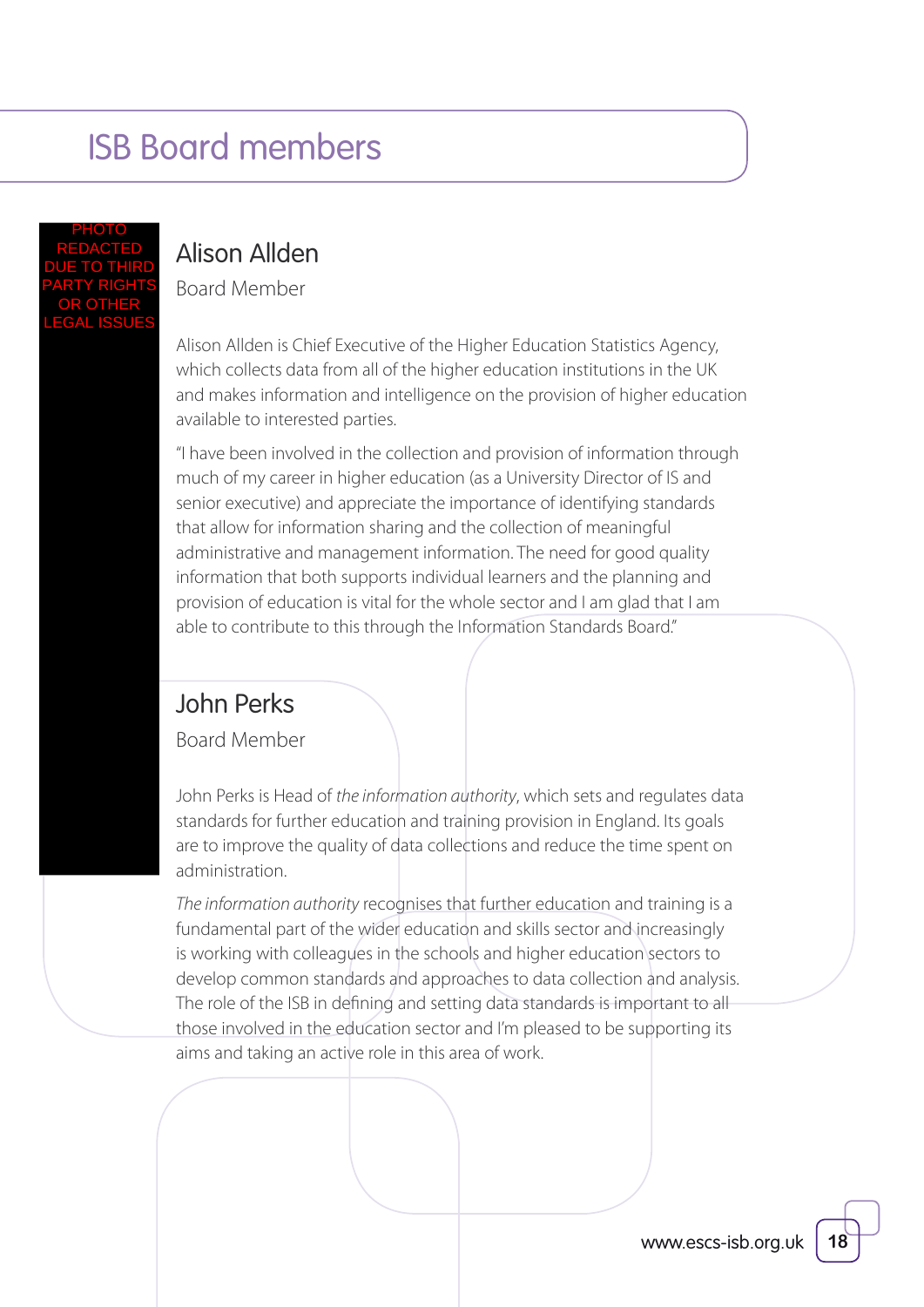PHOTO REDACTED DUE TO THIRD PARTY RIGHTS OR OTHER LEGAL ISSUES

### Di Smith

Board Member

Di Smith is Director of Children's Services in Brighton & Hove. Brighton & Hove was a pathfinder Children's Trust and developed an integrated Children's Trust model in 2006, including pooled budget arrangements. Di is actively engaged in reviewing the S75 agreement with Health partners to ensure fitness for purpose going forward. She is Chair of the Association of Directors of Children's Services Information Systems and Technology Policy Committee and is a member of the ADCS Council.

Di was formerly Director of Children and Families Commissioning at Nottingham City Council. She joined Nottingham City Council as it gained unitary status in 1998 and held a number of roles including Programme Director for Integrated Children's Services, Assistant Director (Inclusion) and she also worked as a schools inspector with responsibility for special needs.

Di's professional background is in teaching and she has taught in primary, secondary and special schools. She established a special school outreach service in 1988 and has been a headteacher of an inner city primary school.

### Barry Kruger

Board Member

Barry Kruger is Head of Information and Web Services at the Learning and Skills Improvement Service (LSIS). He's responsible for information systems, legal compliance, customer relationship management and the Excellence Gateway portal programme.

Barry previously worked at the Becta, developing baseline standards for learning technologies and as a member of the British Standards Institution IST/43 committee, he helped develop specifications for educational metadata. He also worked on international standards as Chair for the International Standards Organisation (ISO) learning technologies committee.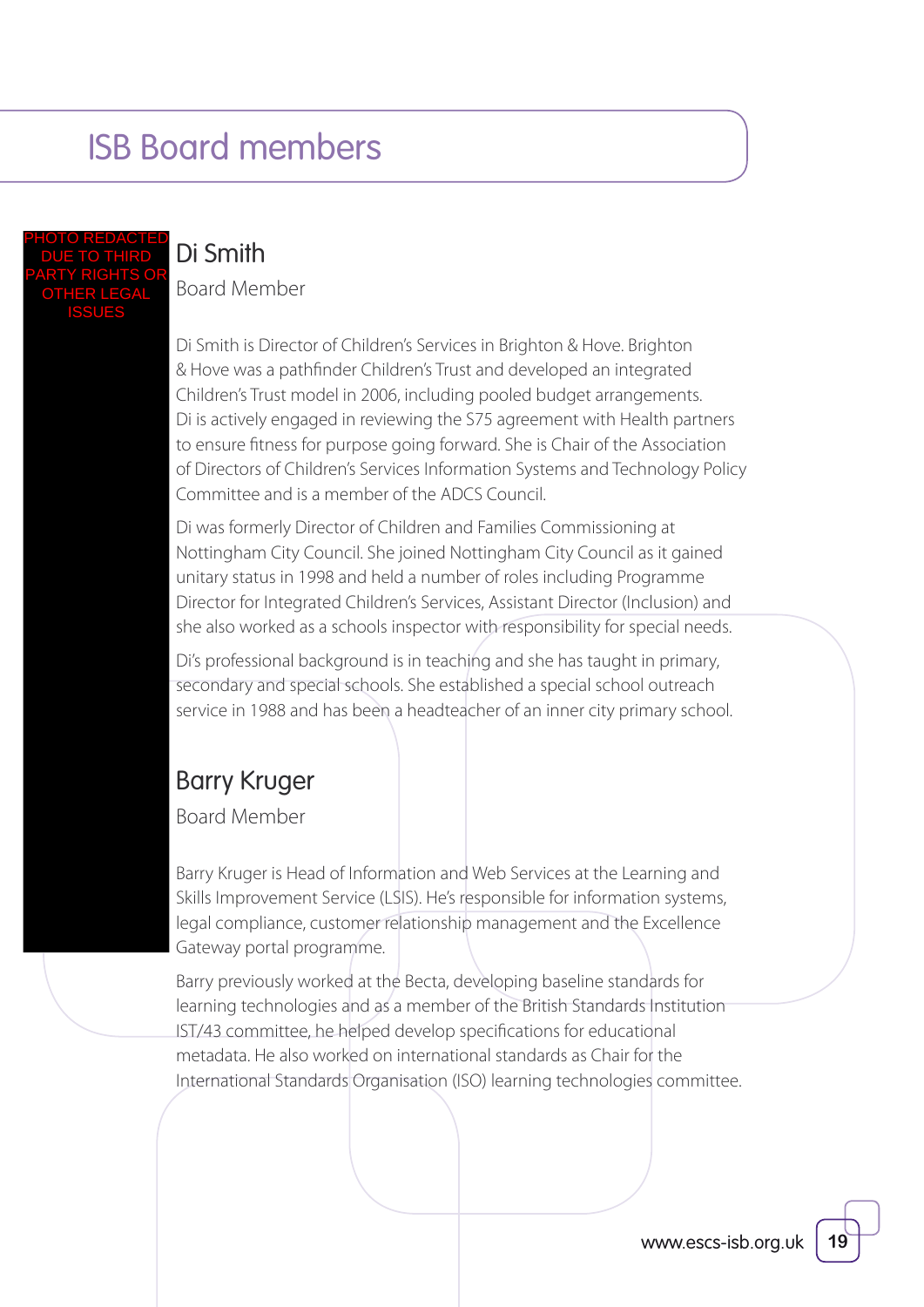#### PHOTO REDACTED DUE TO THIRD PARTY RIGHTS OR OTHER LEGAL ISSUES

### Paul Shoesmith

Board Member

Paul Shoesmith spent 18 years working with schools on a wide range of technology projects, before joining Becta in 2004. As Director of Technical Strategy, he develops and maintains Becta's national strategy for technical architecture – including institutional networks and the National Education Network. He is also an executive board member of the Systems Interoperability Framework (SIF) Association.

"Becta's Technical Strategy vision aims to ensure the provision of technology in educational institutions that works first time, every time, for everyone, wherever and whenever they need it. As part of that work I aim to improve the way information is managed and shared across the education, skills and children's services system, and as a result, to benefit teaching, learning and outcomes for young people. I believe the work of the ISB is vital to this, and look forward to continuing to work with the Board to achieve those outcomes."

### [Adam Cooper](http://data.gov.uk/education-standards/about-isb)

Board Member

Adam Cooper has worked with the ISB since joining JISC CETIS (Centre for Educational Technology and Interoperability Standards) in 2006. Here he oversees the technology work of CETIS on behalf of UK higher and further education. He also chairs the British Standards Institute Committee IST/43 – ICT Standards for Learning Education and Training.

"I bring eight years of experience in standardisation work, gained from working in further and higher education  $\frac{1}{2}$  in both the public and private sectors. I aim to combine my practical experience of teaching and managing educational technology development, with my experience in designing and implementing interoperability standards."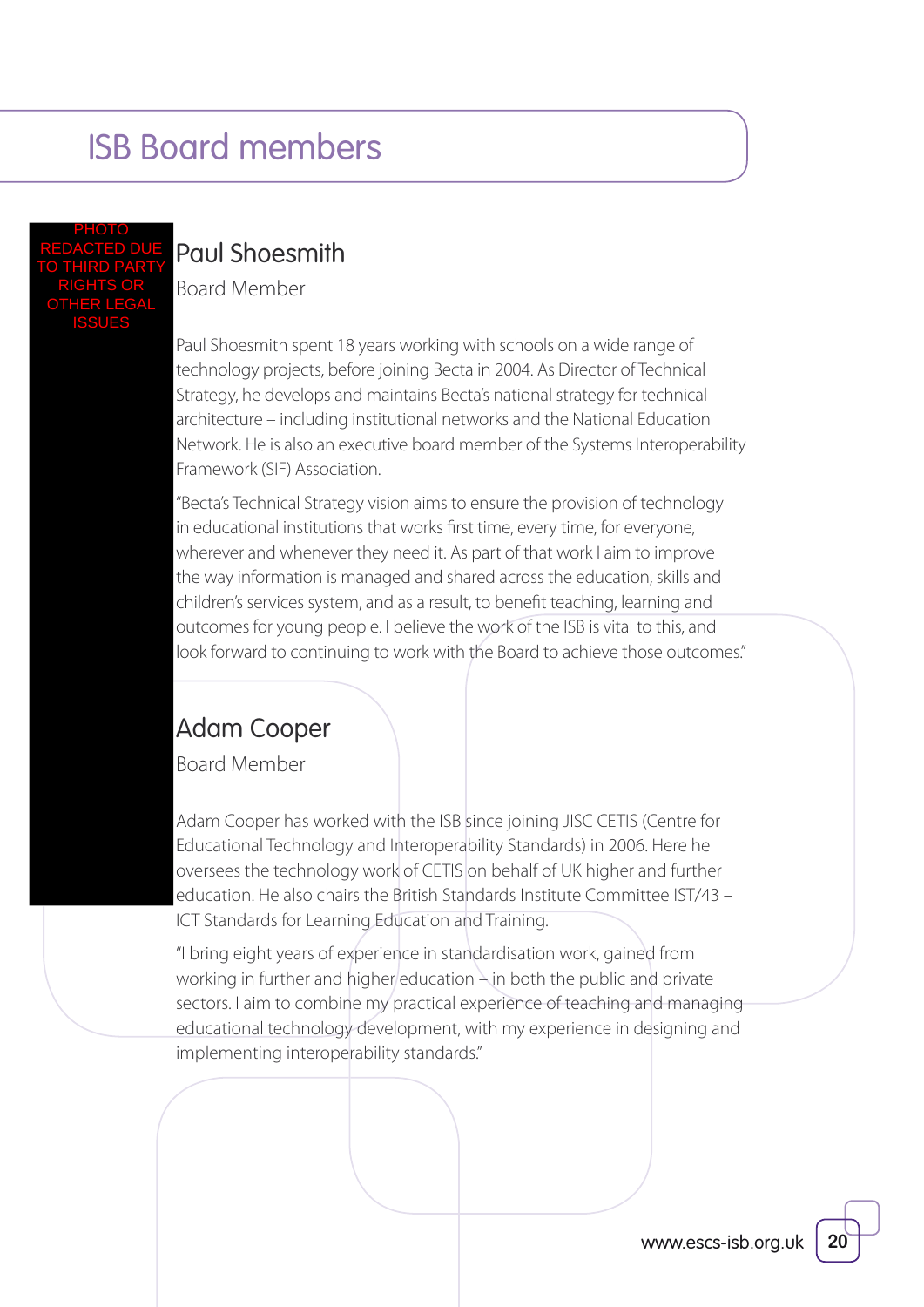#### PHOTO REDACTED DUE TO THIRD PARTY RIGHTS OR OTHER LEGAL ISSUES

## [Una Bennett](http://data.gov.uk/education-standards/about-isb)

Board Member

Una Bennett is Head of MIAP which provides information services for learners and learning providers across the UK with the aim of enabling information sharing and reducing administration. MIAP services include the Unique Learner Number for learners aged 14 plus and the Personal Learning Record, which holds achievement data on behalf of individuals. These services support a range of educational initiatives such as 14-19 Diplomas and the Qualifications and Credit Framework.

"In providing services to schools, further education and skills providers, higher education institutions and their learners, I have become even more convinced of the need for common data standards so that information can be easily accessed and transferred when appropriate. The ISB's work in developing and promoting common data standards is central to continued progress and realising the benefits for learners and all involved in education"

### Stephen Crunkhorn

Board Member

Stephen Crunkhorn has been Chief Information Officer (CIO) for the Qualifications and Curriculum Development Agency (QCDA) since 2007. He oversees the Director of Strategic Systems Group (SSG) and Information Technology Services (ITS).

Stephen joined the QCA after 20 years with the Home Office, where he gained experience at CIO, CTO and IT Director level, championed project management and gained in-depth knowledge of shared service creation and enterprise project management.

As Project Director for Minerva, he leads the delivery of the Diploma Aggregation Service, and is responsible for systems support – from Web Based Accreditation (WBA) to the National Database of Accredited Qualifications (NDAQ)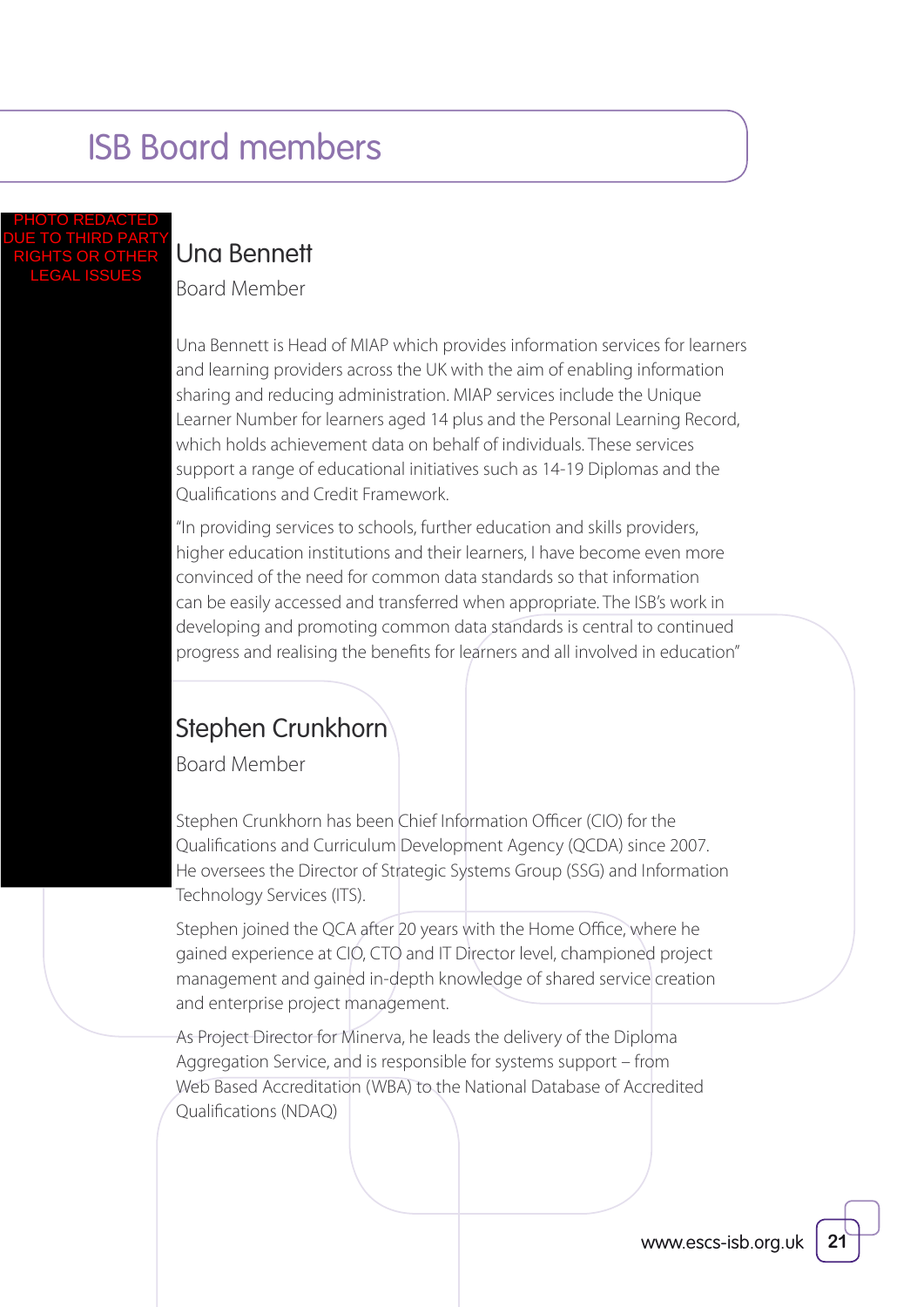### Members representing organisations

#### Stuart Edwards PHOTO REDACTED DUE TO THIRD PARTY RIGHTS OR OTHER

LEGAL ISSUES

Department for Business, Innovation and Skills (BIS)

Stuart Edwards is a Deputy Director in the Further Education Directorate at BIS. He handles improvements in quality, workforce development, harnessing technology across the FE and Skills sector and more. Stuart holds a Doctorate in Educational Administration and is a Chartered Fellow of the Institute of Personnel.

"I oversee my department's relationships on a variety of issues with the Learning and Skills Improvement Service, Lifelong Learning UK, the Institute for Learning, and Becta. I really welcome the opportunity to contribute to the work of the ISB, which has a critical bearing on my current role in BIS."

### Colin Hurd

Department for Children, Schools and Families (DCSF)

Colin Hurd is Deputy Director of the DCSF Chief Information Officer Group – responsible for the Information Strategy for education, skills and children's services. He is also DCSF's senior sponsor for the Information Standards Board.

"The ISB has made real traction in the last year and is growing its reputation. I am pleased that ambitions remain high and that the focus remains firmly on getting the best for the people we serve."

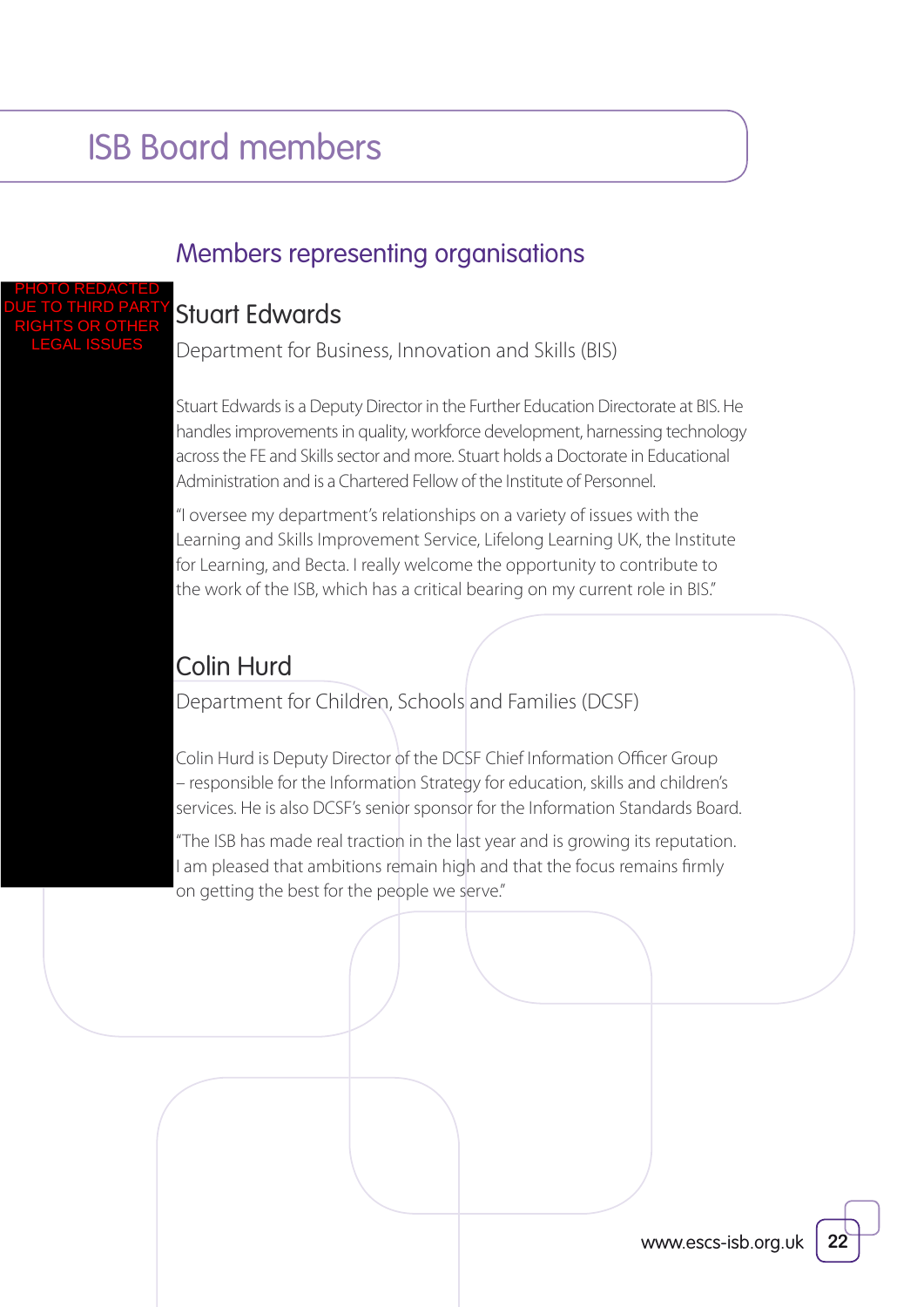PHOTO REDACTED DUE TO THIRD PARTY RIGHTS OR OTHER LEGAL ISSUES

### [David Riley](http://data.gov.uk/education-standards/about-isb)

Board Member – ISB for Health and Social Care (HaSC)

David is the national lead for social care for the ISB HaSC and is its representative for the ISB for education, skills and children's services. He also works for the London Borough of Greenwich as Information Governance Manager and Caldicott Guardian.

"I bring with me the knowledge from a board with several years experience. Experience such as appraising and approving information standards that are fit-for-purpose, safe, interoperable and implementable.

I also bring more than 30 years' experience working in local government. That includes several years in the youth service, more than 15 years in social care – including children's social care – and significant experience in information governance."